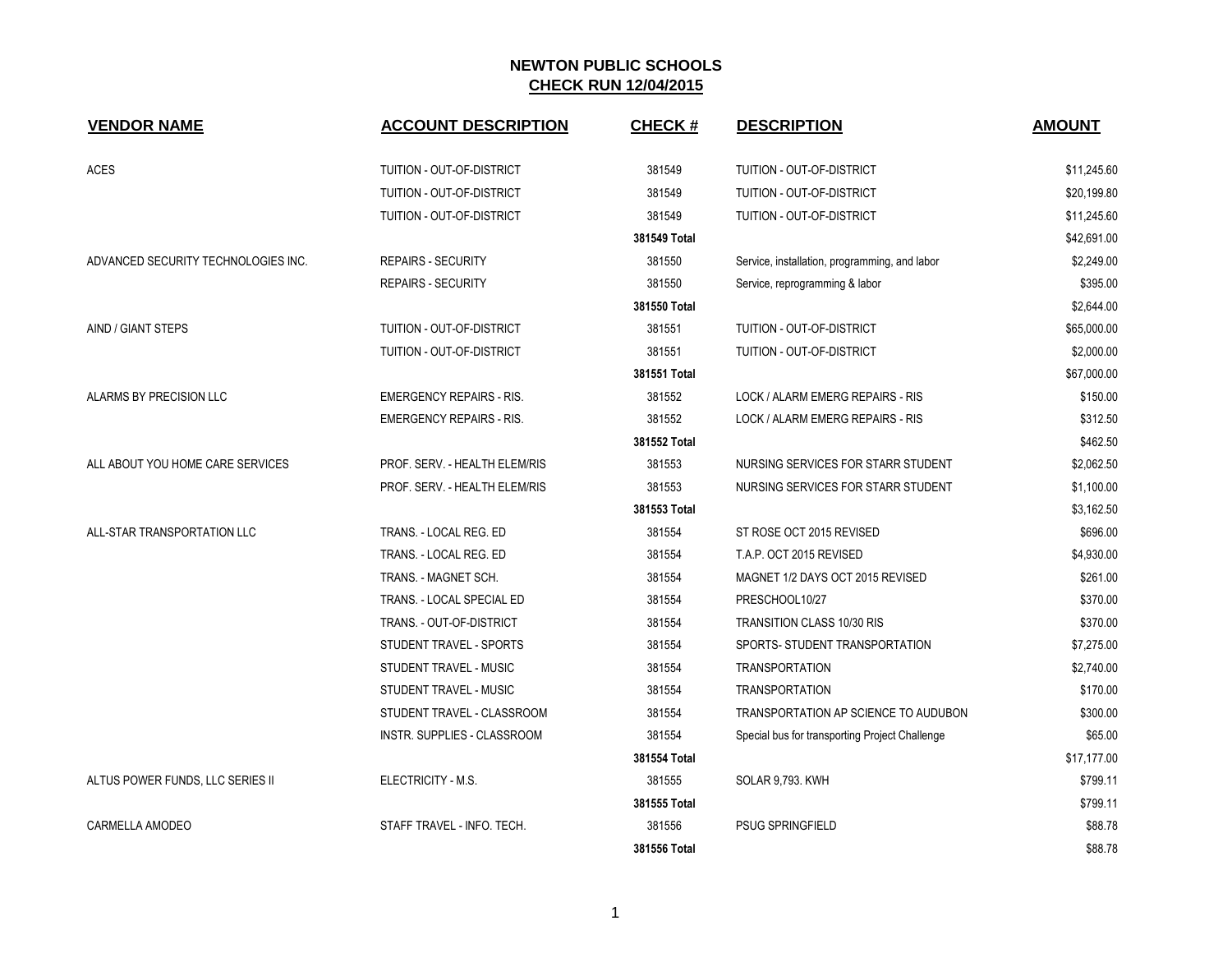| <b>VENDOR NAME</b>                   | <b>ACCOUNT DESCRIPTION</b>        | <b>CHECK#</b> | <b>DESCRIPTION</b>                          | <b>AMOUNT</b> |
|--------------------------------------|-----------------------------------|---------------|---------------------------------------------|---------------|
| ANTHEM BLUE CROSS AND BLUE SHIELD    | P/R - VOLUNTARY VISION INS.       | 381557        | <b>INS NOV 2015</b>                         | \$1,150.86    |
|                                      |                                   | 381557 Total  |                                             | \$1,150.86    |
| ANTHEM BLUE CROSS AND BLUE SHIELD    | P/R - VOLUNTARY VISION INS.       | 381558        | <b>INS NOV 2015</b>                         | \$1,159.54    |
|                                      |                                   | 381558 Total  |                                             | \$1,159.54    |
| <b>ANTHEM LIFE</b>                   | P/R - VOLUNTARY LIFE INS.         | 381559        | <b>INS DEC 2015</b>                         | \$2,203.86    |
|                                      | P/R - VOLUNTARY LTD INS.          | 381559        | <b>INS DEC 2015</b>                         | \$4,888.72    |
|                                      |                                   | 381559 Total  |                                             | \$7,092.58    |
| APPLE INC.                           | INSTR. SUPPLIES - GUIDANCE        | 381560        | iPad Air WI-FI 32GB - Space Grey            | \$2,145.00    |
|                                      | <b>INSTR. SUPPLIES - GUIDANCE</b> | 381560        | 3-Year AppleCare+ for iPad                  | \$495.00      |
|                                      |                                   | 381560 Total  |                                             | \$2,640.00    |
| ARBOR DAY FOUNDATION                 | <b>INSTR. SUPPLIES - SCIENCE</b>  | 381561        | <b>SEE ATTACHED</b>                         | \$291.99      |
|                                      |                                   | 381561 Total  |                                             | \$291.99      |
| <b>GEORGE BACHMAN</b>                | STAFF TRAIN. - CLASSROOM          | 381562        | PROF DAY SEMINAR                            | \$25.00       |
|                                      | STAFF TRAVEL - CLASSROOM          | 381562        | <b>MARKETING SEMINAR</b>                    | \$37.38       |
|                                      |                                   | 381562 Total  |                                             | \$62.38       |
| <b>BAGEL DELIGHT</b>                 | OFF. SUPPLIES - SUPER.            | 381563        | <b>BOE BAGELS 11/20/15</b>                  | \$69.95       |
|                                      | OFF. SUPPLIES - ADMIN.            | 381563        | Professional Development Refreshments       | \$24.95       |
|                                      |                                   | 381563 Total  |                                             | \$94.90       |
| BARNES AND NOBLE BOOKSTORE INC.      | TEXTBOOKS - CLASSROOM             | 381564        | Each Kindness Books Item #978039924         | \$135.90      |
|                                      |                                   | 381564 Total  |                                             | \$135.90      |
| BERKSHIRE REFRIGERATION SERVICE INC. | <b>REPAIRS - CAFETERIA</b>        | 381565        | SERVICE CALL 11/10/15                       | \$820.21      |
|                                      | <b>REPAIRS - CAFETERIA</b>        | 381565        | SERVICE CALL 10/23/15 COOLER                | \$267.50      |
|                                      |                                   | 381565 Total  |                                             | \$1,087.71    |
| RONALD J. BIENKOWSKI                 | STAFF TRAVEL - BUS. SERV.         | 381566        | DEC 2015 MONTHLY EXPENSE & TRAVEL           | \$300.00      |
|                                      |                                   | 381566 Total  |                                             | \$300.00      |
| <b>COLLIN BISSON</b>                 | STAFF TRAVEL - INFO. TECH.        | 381567        | Intradistrict travel                        | \$29.38       |
|                                      |                                   | 381567 Total  |                                             | \$29.38       |
| BLUE LABEL POWER INC.                | REPAIRS - INFO. TECH.             | 381568        | Batteries, Adapters, Projector Lamps        | \$129.50      |
|                                      |                                   | 381568 Total  |                                             | \$129.50      |
| THE BOOKSOURCE                       | TEXTBOOKS - CLASSROOM             | 381569        | Classroom Libraries for Grade 2 and Grade 3 | \$775.88      |
|                                      |                                   | 381569 Total  |                                             | \$775.88      |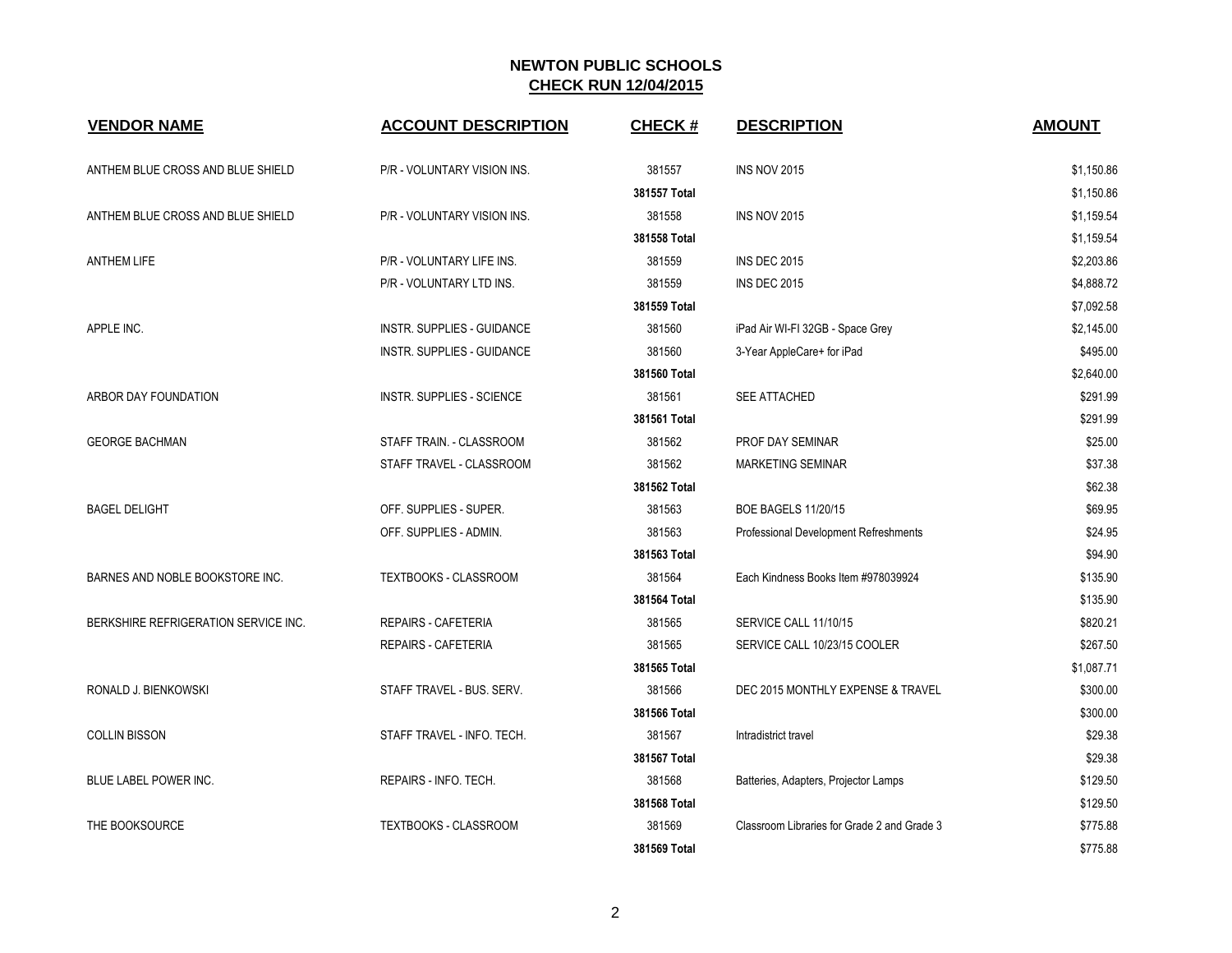| <b>VENDOR NAME</b>                  | <b>ACCOUNT DESCRIPTION</b>         | <b>CHECK#</b> | <b>DESCRIPTION</b>                    | <b>AMOUNT</b> |
|-------------------------------------|------------------------------------|---------------|---------------------------------------|---------------|
| <b>JILL BRACKSIECK</b>              | OTHER SUPPLIES - STAFF DEVELOP.    | 381570        | FOOD FOR NSTA CONF                    | \$101.28      |
|                                     |                                    | 381570 Total  |                                       | \$101.28      |
| BROOKS ENVIRONMENTAL CONSULTING LLC | <b>PROF. SERV. - B. &amp; G.</b>   | 381571        | ASBESTOS DESIGNATED PERSON 2015-2016  | \$850.00      |
|                                     | PROF. SERV. - B. & G.              | 381571        | MOLD TESTING RM A104 - NHS            | \$455.00      |
|                                     |                                    | 381571 Total  |                                       | \$1,305.00    |
| CONNIE CARUSO                       | MEMBERSHIPS - M.S.                 | 381572        | <b>HUMIDIFIER</b>                     | \$23.99       |
|                                     |                                    | 381572 Total  |                                       | \$23.99       |
| CCI                                 | INSTR. SUPPLIES - CLASSROOM        | 381573        | Odyssey of the Mind Membership        | \$135.00      |
|                                     |                                    | 381573 Total  |                                       | \$135.00      |
| <b>CES</b>                          | TUITION - OUT-OF-DISTRICT          | 381574        | TUITION - OUT-OF-DISTRICT             | \$1,046.00    |
|                                     | TUITION - OUT-OF-DISTRICT          | 381574        | TUITION - OUT-OF-DISTRICT             | \$107,217.00  |
|                                     | TUITION - OUT-OF-DISTRICT          | 381574        | TUITION - OUT-OF-DISTRICT             | \$115,784.00  |
|                                     | TUITION - OUT-OF-DISTRICT REG. ED. | 381574        | TUITION - OUT-OF-DISTRICT REG. ED.    | \$1,175.00    |
|                                     |                                    | 381574 Total  |                                       | \$225,222.00  |
| <b>CHARTER COMMUNICATIONS</b>       | <b>TELEPHONE &amp; CABLE</b>       | 381575        | SERV 2015/16                          | \$2,444.79    |
|                                     |                                    | 381575 Total  |                                       | \$2,444.79    |
| CMRS-POC                            | POSTAGE - BUS. SERV.               | 381576        | POSTAGE MACHINE #08013733             | \$1,000.00    |
|                                     |                                    | 381576 Total  |                                       | \$1,000.00    |
| COMPANDSAVE                         | INSTR. SUPPLIES - WORLD LANG.      | 381577        | <b>TONER CARTRIDGES</b>               | \$100.00      |
|                                     | INSTR. SUPPLIES - SOC. STUDIES     | 381577        | TONER CARTRIDGES                      | \$101.53      |
|                                     | INSTR. SUPPLIES - MATH             | 381577        | SET OF 4- PACK TONER CARTRIDGE CF280X | \$100.76      |
|                                     |                                    | 381577 Total  |                                       | \$302.29      |
| CONN JUNIOR REPUBLIC INC.           | TUITION - OUT-OF-DISTRICT          | 381578        | TUITION - OUT-OF-DISTRICT             | \$10,134.60   |
|                                     | TUITION - OUT-OF-DISTRICT          | 381578        | TUITION - OUT-OF-DISTRICT             | \$5,067.30    |
|                                     |                                    | 381578 Total  |                                       | \$15,201.90   |
| <b>CONN READING ASSOCIATION</b>     | STAFF TRAIN. - CLASSROOM           | 381579        | Registration                          | \$135.00      |
|                                     | STAFF TRAIN. - CLASSROOM           | 381579        | Registration                          | \$160.00      |
|                                     | STAFF TRAIN. - CLASSROOM           | 381579        | Registration                          | \$160.00      |
|                                     |                                    | 381579 Total  |                                       | \$455.00      |
| <b>CONSTRUCTIVE PLAYTHINGS</b>      | INSTR. SUPPLIES - SP. ED. PREK-8   | 381580        | PLEASE ORDER AS PER ATTACHED          | \$200.93      |
|                                     |                                    | 381580 Total  |                                       | \$200.93      |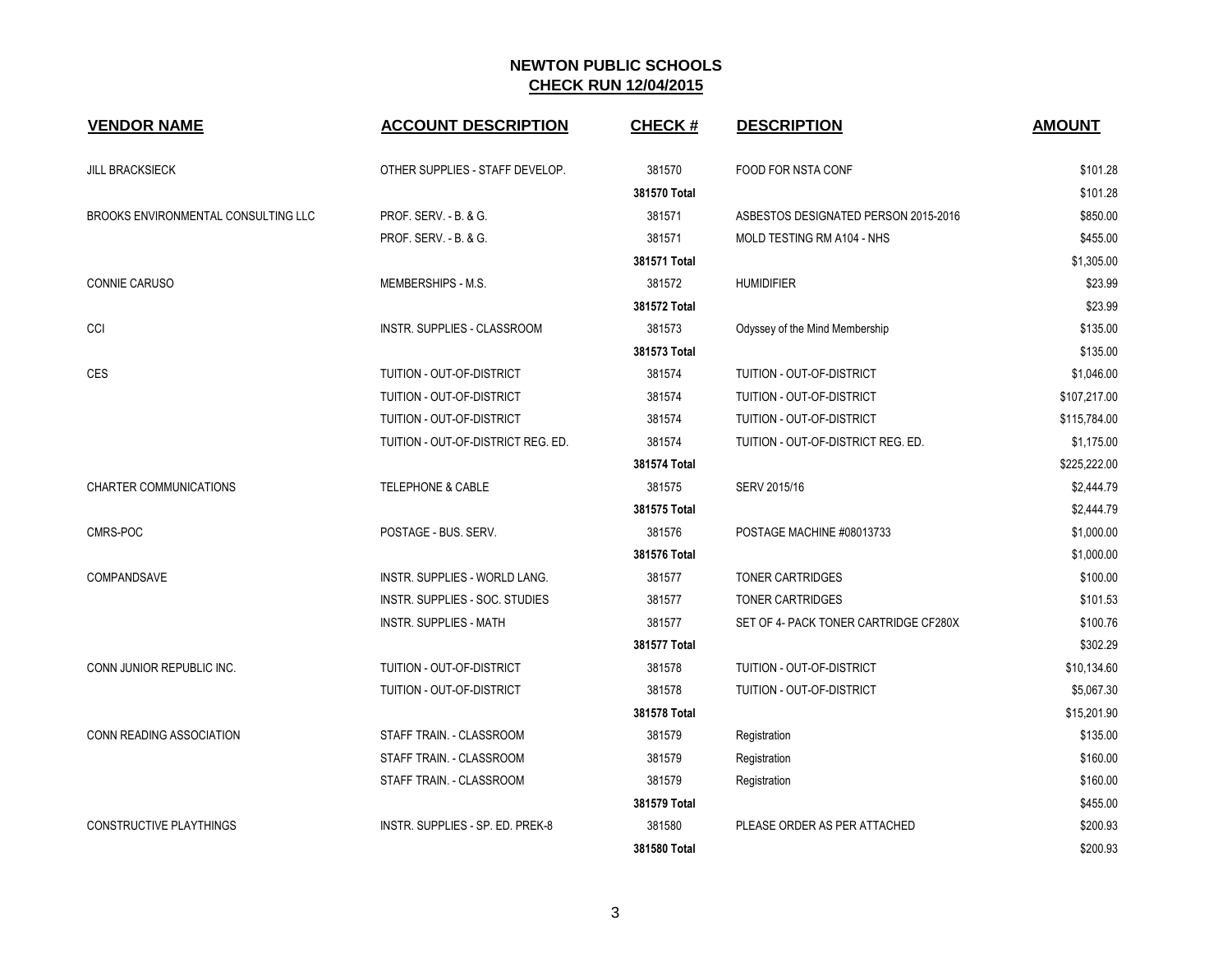| <b>VENDOR NAME</b>                     | <b>ACCOUNT DESCRIPTION</b>          | <b>CHECK#</b> | <b>DESCRIPTION</b>                  | <b>AMOUNT</b> |
|----------------------------------------|-------------------------------------|---------------|-------------------------------------|---------------|
| <b>CREATIVE MUSIC &amp; ARTS LLC</b>   | <b>REPAIRS - MUSIC</b>              | 381581        | Repair Student Bass 1/4 Srl# 913101 | \$120.00      |
|                                        | <b>REPAIRS - MUSIC</b>              | 381581        | Bass Clarinet repair - SRL#3349F    | \$90.00       |
|                                        |                                     | 381581 Total  |                                     | \$210.00      |
| <b>CREC</b>                            | STAFF TRAIN. - PUPIL SERV.          | 381582        | SCHOOL PSYS 11/4 CREC               | \$1,100.00    |
|                                        | STAFF TRAIN. - PUPIL SERV.          | 381582        | <b>DYSLEXIA CONFERENCE</b>          | \$100.00      |
|                                        |                                     | 381582 Total  |                                     | \$1,200.00    |
| DELAWARE VALLEY WHOLESALE FLORIST INC. | INSTR. SUPPLIES - C.W.E.            | 381583        | <b>FRESH CUT FLOWERS</b>            | \$56.95       |
|                                        | INSTR. SUPPLIES - C.W.E.            | 381583        | HYDRANGEA- CARNATIONS               | \$130.88      |
|                                        | INSTR. SUPPLIES - C.W.E.            | 381583        | <b>WHITE CARNATION</b>              | \$35.95       |
|                                        |                                     | 381583 Total  |                                     | \$223.78      |
| DEMCO INC.                             | <b>INSTR. SUPPLIES - READING</b>    | 381584        | HS precut book jacket tabs          | \$52.35       |
|                                        |                                     | 381584 Total  |                                     | \$52.35       |
| PAUL DEVINE                            | STAFF TRAVEL - B & G ADMIN.         | 381585        | TRAVEL 11/12/15 - 11/24/15          | \$67.85       |
|                                        |                                     | 381585 Total  |                                     | \$67.85       |
| STEVEN E. DREGER                       | STAFF TRAIN. - CLASSROOM            | 381586        | <b>CTAHPERD CONF</b>                | \$145.00      |
|                                        | STAFF TRAVEL - CLASSROOM            | 381586        | CTAHPERD CONF TRAVEL                | \$43.47       |
|                                        |                                     | 381586 Total  |                                     | \$188.47      |
| AMY DUMOCH, M.A. CCC-SLP               | CONTRACTED SERV. - SP/HEAR.         | 381587        | CONTRACTED SERV. - SP/HEAR.         | \$1,210.00    |
|                                        |                                     | 381587 Total  |                                     | \$1,210.00    |
| DUMOUCHEL PAPER CO.                    | <b>B&amp;G SUPPLIES - CUSTODIAL</b> | 381588        | TRASH LINERS - CUST SUPPLIES        | \$2,312.20    |
|                                        |                                     | 381588 Total  |                                     | \$2,312.20    |
| EAST HAVEN BUILDERS SUPPLY             | <b>INSTR. SUPPLIES - MUSIC</b>      | 381589        | <b>BUILDING MATERIALS</b>           | \$288.02      |
|                                        |                                     | 381589 Total  |                                     | \$288.02      |
| EAST RIVER ENERGY INC.                 | FUEL OIL - GEN.                     | 381590        | OIL 455.0 GAL                       | \$1,360.45    |
|                                        | FUEL OIL - M.G.                     | 381590        | OIL 3600.0 GAL                      | \$10,764.00   |
|                                        | FUEL OIL - HOM.                     | 381590        | OIL 3600.0 GAL                      | \$10,764.00   |
|                                        |                                     | 381590 Total  |                                     | \$22,888.45   |
| EDUCATION CONNECTION                   | CONTRACTED SERV. - STAFF DEVELOP.   | 381591        | CONTRACTED SERV. - STAFF DEVELOP.   | \$2,100.00    |
|                                        |                                     | 381591 Total  |                                     | \$2,100.00    |
| EDUCATIONAL THEATRE ASSOCIATION        | MEMBERSHIPS - MUSIC                 | 381592        | PROFESSIONAL MEMBERSHIP DUES        | \$75.00       |
|                                        |                                     | 381592 Total  |                                     | \$75.00       |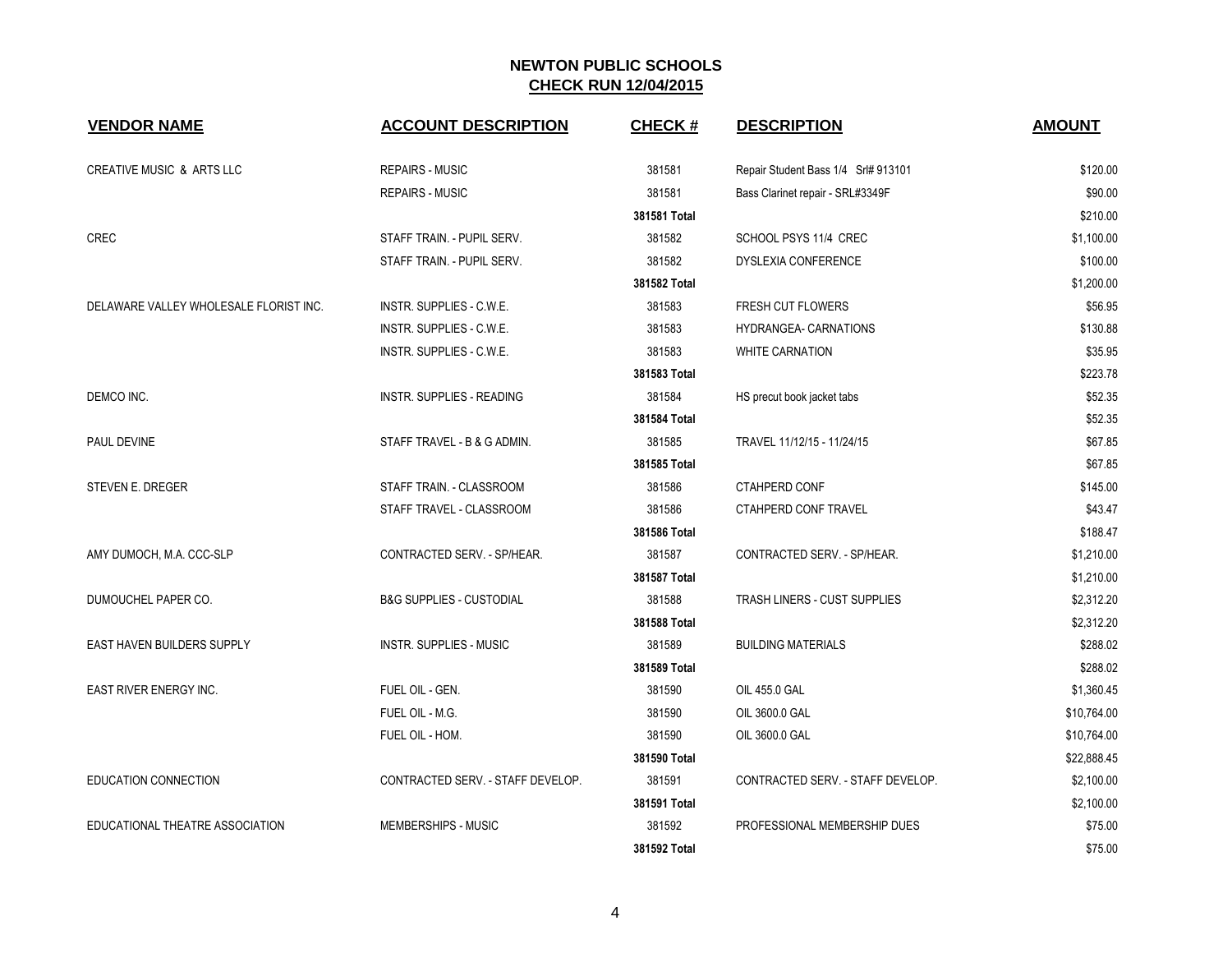| <b>VENDOR NAME</b>            | <b>ACCOUNT DESCRIPTION</b>      | <b>CHECK#</b> | <b>DESCRIPTION</b>                                     | <b>AMOUNT</b> |
|-------------------------------|---------------------------------|---------------|--------------------------------------------------------|---------------|
| ENTRE COMPUTER CENTER         | REPAIRS - INFO. TECH.           | 381593        | Voyager Scanner - MK9540-32A38 for cafeteria           | \$125.71      |
|                               |                                 | 381593 Total  |                                                        | \$125.71      |
| <b>EVERSOURCE</b>             | ELECTRICITY - H.                | 381594        | ELEC 51084633023 32,320.0 KWH                          | \$5,941.12    |
|                               | ELECTRICITY - S.H.              | 381594        | ELEC 51922733035 103.10 KWH                            | \$34.47       |
|                               | ELECTRICITY - S.H.              | 381594        | ELEC 51934736059 78000.0 KWH                           | \$11,371.89   |
|                               | ELECTRICITY - M.G.              | 381594        | ELEC 51171733009 29,040.0 KWH                          | \$4,850.05    |
|                               | ELECTRICITY - HOM.              | 381594        | ELEC 51844633024 48,960.0 KWH                          | \$8,713.27    |
|                               | ELECTRICITY - RIS.              | 381594        | ELEC 51984466011 LOAN                                  | \$378.92      |
|                               | ELECTRICITY - H.S.              | 381594        | ELEC 51356633040 156.KWH                               | \$216.71      |
|                               | ELECTRICITY - H.S.              | 381594        | ELEC 51318375011 248 KWH                               | \$70.50       |
|                               | ELECTRICITY - H.S.              | 381594        | ELEC 51418253076 355,680.0 KWH                         | \$59,022.86   |
|                               | ELECTRICITY - H.S.              | 381594        | ELEC 51223253097 20 KWH                                | \$46.37       |
|                               |                                 | 381594 Total  |                                                        | \$90,646.16   |
| <b>EVERSOURCE</b>             | PROPANE & NATURAL GAS - RIS.    | 381595        | GAS 57526160064 240 CCF                                | \$250.04      |
|                               | PROPANE & NATURAL GAS - M.S.    | 381595        | GAS 57201350022 270 CCF                                | \$276.64      |
|                               | PROPANE & NATURAL GAS - H.S.    | 381595        | GAS 57379855042 390. CCF                               | \$410.40      |
|                               |                                 | 381595 Total  |                                                        | \$937.08      |
| <b>KRISTINE M. FEDA</b>       | ACCOMMODATIONS - STAFF DEVELOP. | 381596        | HOTEL SCIENCE CONF.                                    | \$965.60      |
|                               | OTHER SUPPLIES - STAFF DEVELOP. | 381596        | FOOD FOR CONF                                          | \$106.40      |
|                               |                                 | 381596 Total  |                                                        | \$1,072.00    |
| <b>FLAGHOUSE</b>              | INSTR. SUPPLIES - P.E.          | 381597        | Instructional supplies - see attached quote # P0670935 | \$132.60      |
|                               |                                 | 381597 Total  |                                                        | \$132.60      |
| FOLLETT SCHOOL SOLUTIONS INC. | TEXTBOOKS - WORLD LANG.         | 381598        | 20 QUANTITY HEIN 2013 INTERACTIONS                     | \$1,124.00    |
|                               |                                 | 381598 Total  |                                                        | \$1,124.00    |
| <b>FRONTIER</b>               | <b>TELEPHONE &amp; CABLE</b>    | 381599        | TELEPHONE SERV 2015/16                                 | \$20.11       |
|                               |                                 | 381599 Total  |                                                        | \$20.11       |
| FULL COMPASS SYSTEMS LTD      | <b>REPAIRS - MUSIC</b>          | 381600        | <b>LAMP 550W 77V</b>                                   | \$335.80      |
|                               | <b>REPAIRS - MUSIC</b>          | 381600        | <b>SHIPPING</b>                                        | \$28.00       |
|                               |                                 | 381600 Total  |                                                        | \$363.80      |
| <b>CARLEN GAINES</b>          | STAFF TRAVEL - INFO. TECH.      | 381601        | Intradistrict travel                                   | \$40.37       |
|                               |                                 | 381601 Total  |                                                        | \$40.37       |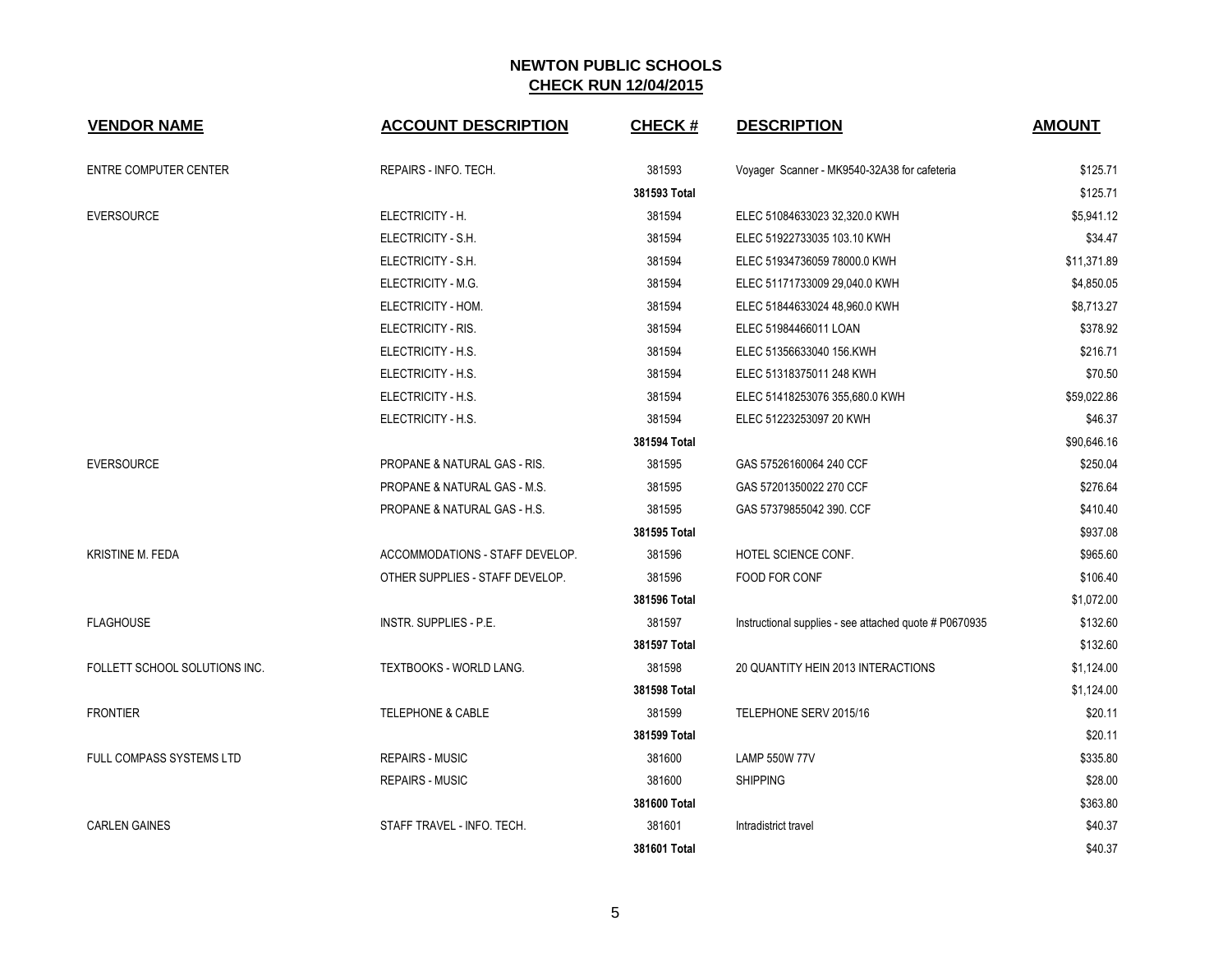| <b>VENDOR NAME</b>               | <b>ACCOUNT DESCRIPTION</b>          | <b>CHECK#</b> | <b>DESCRIPTION</b>                                   | <b>AMOUNT</b> |
|----------------------------------|-------------------------------------|---------------|------------------------------------------------------|---------------|
| <b>BARBARA GASPARINE</b>         | OFF. SUPPLIES - ADMIN.              | 381602        | PROF. DEVELOP. ADM.                                  | \$75.00       |
|                                  |                                     | 381602 Total  |                                                      | \$75.00       |
| KATHLEEN GOMBOS                  | CONTRACTED SERV. - MUSIC            | 381603        | ACCOMPANIST 10/27/15 -11/25/15                       | \$280.00      |
|                                  |                                     | 381603 Total  |                                                      | \$280.00      |
| <b>GOPHER</b>                    | INSTR. SUPPLIES - PROJECT ADVENTURE | 381604        | Rainbow Beach Balls, Item GX71-591, 18 inch diameter | \$49.95       |
|                                  | INSTR. SUPPLIES - PROJECT ADVENTURE | 381604        | Shipping charge                                      | \$8.49        |
|                                  |                                     | 381604 Total  |                                                      | \$58.44       |
| <b>STEPHANIE GREAVES</b>         | STAFF TRAVEL - SP. ED. PREK-8       | 381605        | CASELOAD TRAVEL OCT/NOV 2015                         | \$49.95       |
|                                  |                                     | 381605 Total  |                                                      | \$49.95       |
| GRIFFIN GREENHOUSE SUPPLIES INC. | INSTR. SUPPLIES - C.W.E.            | 381606        | <b>BOTANIGARD 22%</b>                                | \$112.20      |
|                                  | INSTR. SUPPLIES - C.W.E.            | 381606        | PLANTING SUPPLIES                                    | \$1,248.80    |
|                                  |                                     | 381606 Total  |                                                      | \$1,361.00    |
| <b>GUITAR CENTER</b>             | <b>INSTR. SUPPLIES - MUSIC</b>      | 381607        | Phonice Powerpod 620 Plus/ b710 PA Package           | \$299.99      |
|                                  |                                     | 381607 Total  |                                                      | \$299.99      |
| <b>HAMDEN PUBLIC SCHOOLS</b>     | STAFF TRAIN. - P.E.                 | 381608        | PE/HE Election day Workshop                          | \$75.00       |
|                                  |                                     | 381608 Total  |                                                      | \$75.00       |
| HUGH'S MECHANICAL EQUIPMENT LLC  | PROF. SERV. - B. & G.               | 381609        | <b>FUEL TREATMENT SERVICE</b>                        | \$5,400.00    |
|                                  | PROF. SERV. - B. & G.               | 381609        | FUEL ANALYSIS TESTING                                | \$8,800.00    |
|                                  |                                     | 381609 Total  |                                                      | \$14,200.00   |
| INDUSTRIAL APPRAISAL COMPANY     | CONTRACTED SERV. - BUS. SERV.       | 381610        | INSURABLE VALUE REPORT FIXED ASSETS 2014/15          | \$855.00      |
|                                  |                                     | 381610 Total  |                                                      | \$855.00      |
| <b>ITSAVVY LLC</b>               | INSTR. SUPPLIES - COMPUTER ED.      | 381611        | Toners per attached quote, #2787708. Free shipping   | \$419.62      |
|                                  |                                     | 381611 Total  |                                                      | \$419.62      |
| <b>LISA JOHNS</b>                | STAFF TRAVEL - INFO. TECH.          | 381612        | Intradistrict travel                                 | \$79.24       |
|                                  |                                     | 381612 Total  |                                                      | \$79.24       |
| KIDS LANGUAGE CENTER             | CONTRACTED SERV. - SP/HEAR.         | 381613        | CONTRACTED SERV. - SP/HEAR.                          | \$550.00      |
|                                  |                                     | 381613 Total  |                                                      | \$550.00      |
| KLINGBERG FAMILY CENTERS INC.    | TUITION - OUT-OF-DISTRICT           | 381614        | TUITION - OUT-OF-DISTRICT                            | \$7,951.65    |
|                                  |                                     | 381614 Total  |                                                      | \$7,951.65    |
| <b>LCDA</b>                      | MEMBERSHIPS - PUPIL SERV.           | 381615        | <b>DUES</b>                                          | \$125.00      |
|                                  |                                     | 381615 Total  |                                                      | \$125.00      |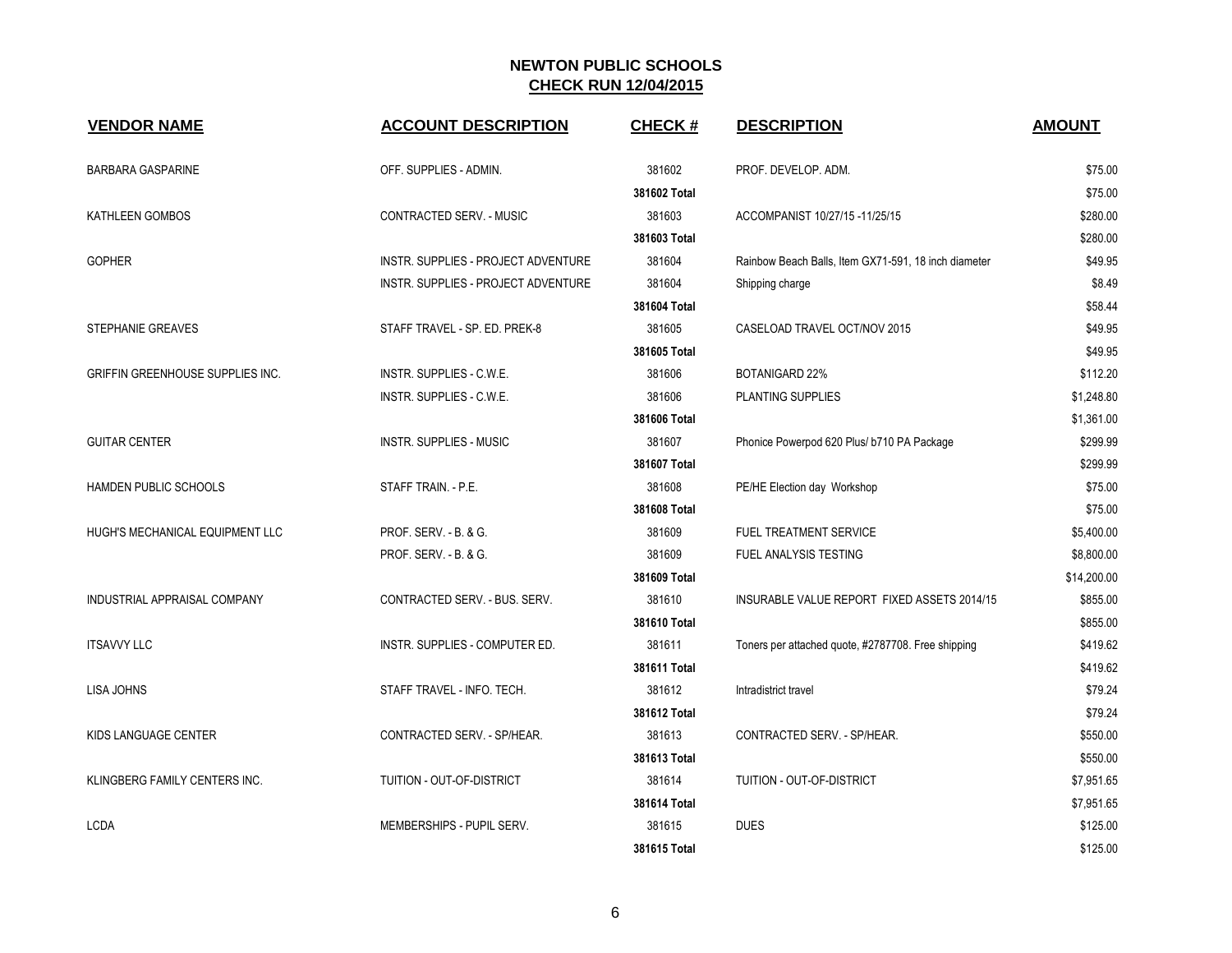| <b>VENDOR NAME</b>                 | <b>ACCOUNT DESCRIPTION</b>       | <b>CHECK#</b> | <b>DESCRIPTION</b>                                   | <b>AMOUNT</b> |
|------------------------------------|----------------------------------|---------------|------------------------------------------------------|---------------|
| <b>LEARNING A-Z</b>                | CONTRACTED SERV. - CLASSRM       | 381616        | Renewal of Raz-Kids.com                              | \$99.95       |
|                                    |                                  | 381616 Total  |                                                      | \$99.95       |
| NOEL MACFADYEN                     | STAFF TRAVEL - PUPIL SERV.       | 381617        | meetings, ppt                                        | \$129.27      |
|                                    |                                  | 381617 Total  |                                                      | \$129.27      |
| DR. ANA PAULA MACHADO              | MEDICAL ADVISOR - HEALTH ADMIN   | 381618        | MEDICAL DIRECTOR DEC 2015                            | \$1,000.00    |
|                                    |                                  | 381618 Total  |                                                      | \$1,000.00    |
| <b>MAKE MUSIC INC.</b>             | <b>INSTR. SUPPLIES - MUSIC</b>   | 381619        | Smartmusic.com educational Subscription              | \$140.00      |
|                                    | <b>INSTR. SUPPLIES - MUSIC</b>   | 381619        | USB Instrumental mic                                 | \$59.90       |
|                                    | <b>INSTR. SUPPLIES - MUSIC</b>   | 381619        | Shipping charge                                      | \$9.95        |
|                                    |                                  | 381619 Total  |                                                      | \$209.85      |
| MANKA CONSTRUCTION & REMOLDING LLC | B. & G. REPAIRS - M.G.           | 381620        | <b>BUILD CABINET DOORS / SHELVES</b>                 | \$580.00      |
|                                    |                                  | 381620 Total  |                                                      | \$580.00      |
| <b>PRIVATE</b>                     | TUITION - OUT-OF-DISTRICT        | 381621        | TUITION - OUT-OF-DISTRICT                            | \$17,500.00   |
|                                    |                                  | 381621 Total  |                                                      | \$17,500.00   |
| W.B. MASON., INC.                  | OFF. SUPPLIES - BUS. SERV.       | 381622        | <b>SUPPLIES 2015/16</b>                              | \$20.98       |
|                                    | OFF. SUPPLIES - BUS. SERV.       | 381622        | <b>SUPPLIES 2015/16</b>                              | \$18.81       |
|                                    | OFF. SUPPLIES - BUS. SERV.       | 381622        | COFFEE 2015/16                                       | \$62.93       |
|                                    | OFF. SUPPLIES - BUS. SERV.       | 381622        | INK CARTRIDGES 2015/16                               | \$61.92       |
|                                    | OTHER SUPPLIES - STAFF DEVELOP.  | 381622        | Office Star 310                                      | \$310.00      |
|                                    | INSTR. SUPPLIES - GUIDANCE       | 381622        | Scotch Masking Tape - MMM23434                       | \$19.08       |
|                                    | INSTR. SUPPLIES - GUIDANCE       | 381622        | HP Cartridge -HGWCNO46A-951XL                        | \$279.90      |
|                                    | INSTR. SUPPLIES - GUIDANCE       | 381622        | Universal Two-Pocket Portfolio                       | \$47.97       |
|                                    | <b>INSTR. SUPPLIES - SCIENCE</b> | 381622        | SEE ATTACHED LIST                                    | \$173.14      |
|                                    | <b>INSTR. SUPPLIES - SCIENCE</b> | 381622        | Remaining charges from PO 63927                      | \$32.24       |
|                                    | INSTR. SUPPLIES - CLASSROOM      | 381622        | HP CARTRIDGE 305A BLACK                              | \$65.55       |
|                                    | INSTR. SUPPLIES - CLASSROOM      | 381622        | Sure Start Packaging Tape, Clear, 8/pk.              | \$54.92       |
|                                    | INSTR. SUPPLIES - CLASSROOM      | 381622        | Index Cards, 500/pk., White, 3 inch x 5 inch, ruled  | \$24.54       |
|                                    | INSTR. SUPPLIES - CLASSROOM      | 381622        | File Folders, Manila, Letter Size, 1/3 cut, 100/Box, | \$13.38       |
|                                    | INSTR. SUPPLIES - T.A.P./FLEX    | 381622        | PACON SPOTLIGHT PRESENTATION BOARDS                  | \$53.18       |
|                                    | <b>REPAIRS - SECURITY</b>        | 381622        | ADVANTUS PROXIMITY ID BADGE, VERTICAL 23/8W          | \$32.48       |
|                                    | INSTR. SUPPLIES - ENGLISH        | 381622        |                                                      | \$48.43       |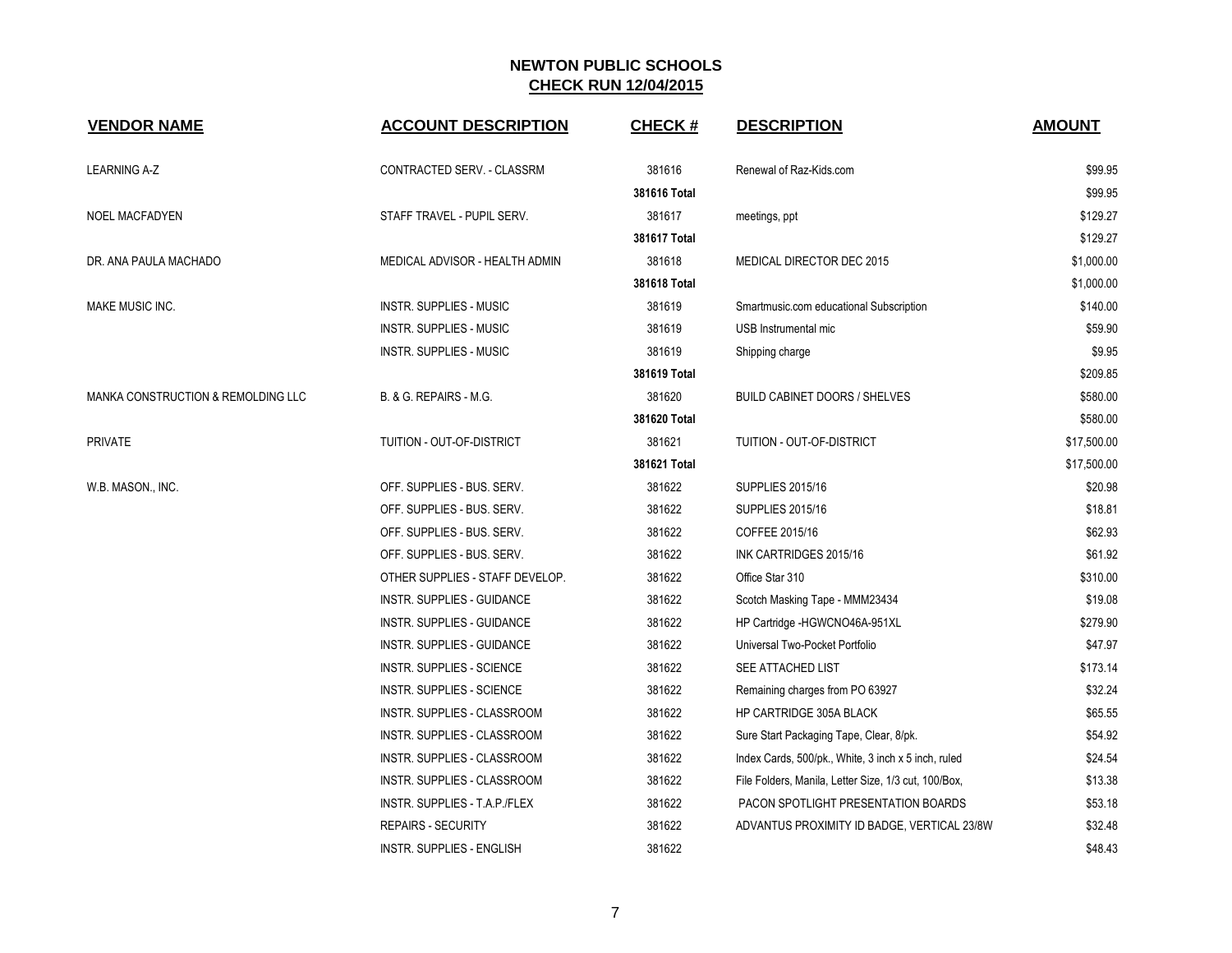| <b>VENDOR NAME</b>                 | <b>ACCOUNT DESCRIPTION</b>           | <b>CHECK#</b> | <b>DESCRIPTION</b>                        | <b>AMOUNT</b> |
|------------------------------------|--------------------------------------|---------------|-------------------------------------------|---------------|
| W.B. MASON., INC.                  | INSTR. SUPPLIES - SOC. STUDIES       | 381622        | SS / ENGLISH DEPT - SEE CART ATTACHED     | \$50.00       |
|                                    |                                      | 381622 Total  |                                           | \$1,369.45    |
| <b>MASON'S FARM MARKET</b>         | INSTR. SUPPLIES - C.W.E.             | 381623        | <b>PUMPKINS</b>                           | \$61.75       |
|                                    |                                      | 381623 Total  |                                           | \$61.75       |
| MATHEMATICAL OLYMPIADS             | MEMBERSHIPS - CLASSROOM              | 381624        | <b>Team Registration</b>                  | \$109.00      |
|                                    |                                      | 381624 Total  |                                           | \$109.00      |
| MELIORA ACADEMY INC.               | TUITION - OUT-OF-DISTRICT            | 381625        | TUITION - OUT-OF-DISTRICT                 | \$15,015.00   |
|                                    |                                      | 381625 Total  |                                           | \$15,015.00   |
| <b>MATT MEMOLI</b>                 | STAFF TRAVEL - P.E.                  | 381626        | TRAVEL NOV 2015                           | \$67.16       |
|                                    |                                      | 381626 Total  |                                           | \$67.16       |
| MOBILE MINI, INC.                  | EQUIP RENTAL - SPORTS                | 381627        | <b>RENTAL CONTAINERS</b>                  | \$75.00       |
|                                    | <b>EQUIP RENTAL - SPORTS</b>         | 381627        | <b>RENTAL CONTAINERS</b>                  | \$75.00       |
|                                    | EQUIP RENTAL - SPORTS                | 381627        | <b>RENTAL CONTAINERS</b>                  | \$75.00       |
|                                    |                                      | 381627 Total  |                                           | \$225.00      |
| <b>CHRIS MORETTI</b>               | INSTR. SUPPLIES - CLASSROOM          | 381628        | EXERCISE BALLS FOR CLASSROOM              | \$76.95       |
|                                    |                                      | 381628 Total  |                                           | \$76.95       |
| E. A. MORSE & CO. INC.             | <b>B&amp;G SUPPLIES - CUSTODIAL</b>  | 381629        | NABC / GLASS CLEANER - CUST SUPPLIES      | \$1,449.00    |
|                                    |                                      | 381629 Total  |                                           | \$1,449.00    |
| <b>NASCO</b>                       | INSTR. SUPPLIES - LIFE MAN./CULINARY | 381630        | GRID BLOCKS- GLUE-LEARNING PUZZLES        | \$71.30       |
|                                    |                                      | 381630 Total  |                                           | \$71.30       |
| NATIONAL GEOGRAPHIC CATALOG        | INSTR. SUPPLIES - CLASSROOM          | 381631        | Trophies and T shirts per attached sheet. | \$152.00      |
|                                    |                                      | 381631 Total  |                                           | \$152.00      |
| NAUGATUCK VALLEY COMMUNITY COLLEGE | TUITION - OUT-OF-DISTRICT            | 381632        | TUITION - OUT-OF-DISTRICT                 | \$572.00      |
|                                    |                                      | 381632 Total  |                                           | \$572.00      |
| <b>NCS PEARSON INC.</b>            | INSTR. SUPPLIES - GIFTED             | 381633        | <b>OLSAT 8 MATERIALS</b>                  | \$2,118.00    |
|                                    | INSTR. SUPPLIES - GIFTED             | 381633        | <b>SHIPPING</b>                           | \$180.04      |
|                                    |                                      | 381633 Total  |                                           | \$2,298.04    |
| NEWMARK LEARNING                   | INSTR. SUPPLIES - CLASSROOM          | 381634        | NL2080 Common Core Practice Writing       | \$87.96       |
|                                    | INSTR. SUPPLIES - CLASSROOM          | 381634        | NL2081 Common Core Practice Writing       | \$87.96       |
|                                    | INSTR. SUPPLIES - CLASSROOM          | 381634        | shipping/handling                         | \$17.60       |
|                                    |                                      | 381634 Total  |                                           | \$193.52      |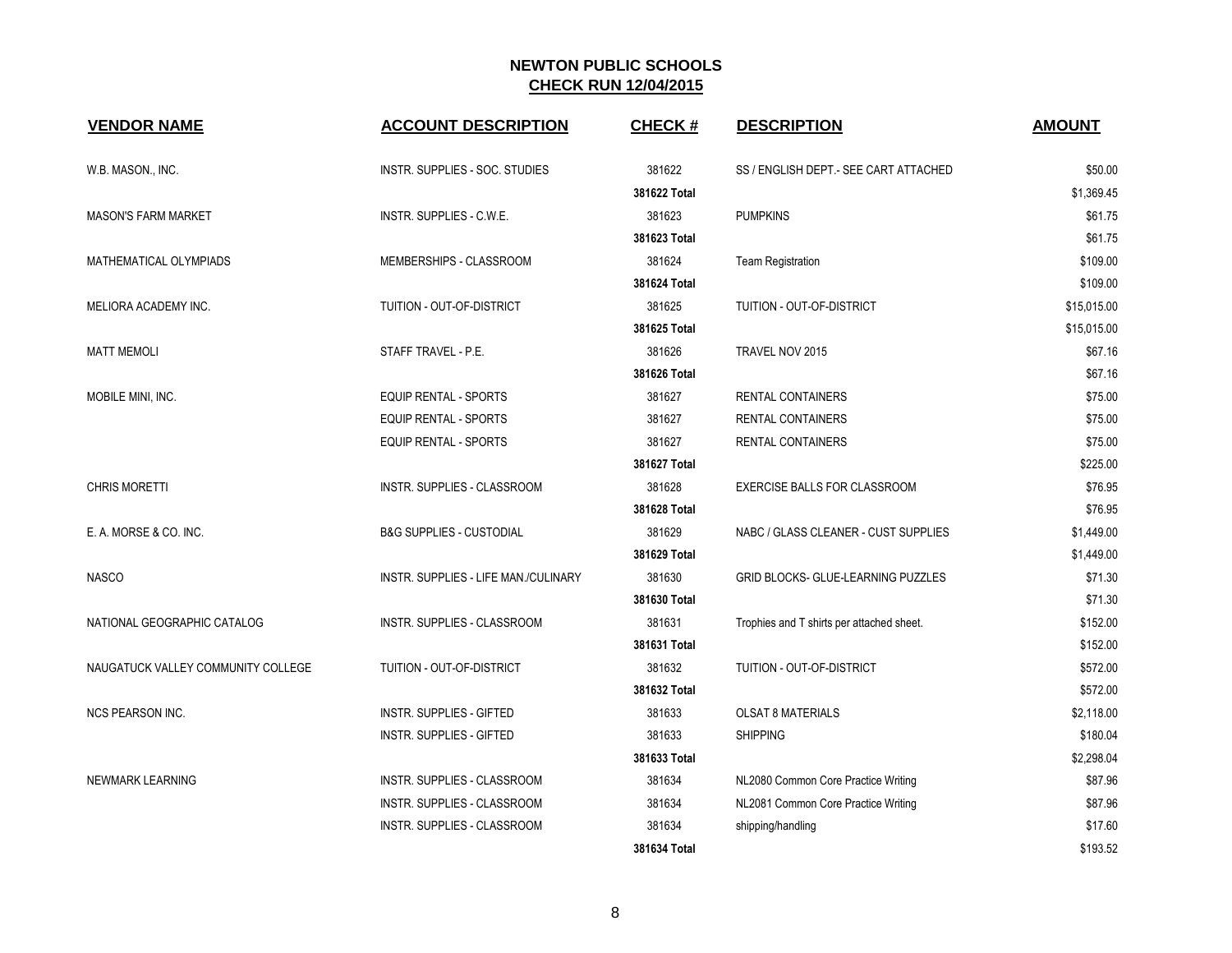| <b>VENDOR NAME</b>     | <b>ACCOUNT DESCRIPTION</b>       | <b>CHECK#</b> | <b>DESCRIPTION</b>                                      | <b>AMOUNT</b> |
|------------------------|----------------------------------|---------------|---------------------------------------------------------|---------------|
| NEWTOWN CULINARY       | INSTR. SUPPLIES - CLASSROOM      | 381635        | VETERANS DAY ASSEMBLY LUNCHEON                          | \$675.00      |
|                        |                                  | 381635 Total  |                                                         | \$675.00      |
| ROBERT J. NOLTE        | MEMBERSHIPS - MUSIC              | 381636        | <b>MEMBERSHIP</b>                                       | \$128.00      |
|                        |                                  | 381636 Total  |                                                         | \$128.00      |
| NSTA CONFERENCES       | STAFF TRAIN. - STAFF DEVELOP.    | 381637        | Registration for NSTA Area Conference                   | \$760.00      |
|                        |                                  | 381637 Total  |                                                         | \$760.00      |
| ON-SITE SHREDDING      | OFF. SUPPLIES - ADMIN.           | 381638        | Shredding fee.2015/16                                   | \$25.00       |
|                        |                                  | 381638 Total  |                                                         | \$25.00       |
| ON-SITE SHREDDING      | REPAIRS - CLASSROOM              | 381639        | Shredding Services 2015/16                              | \$45.00       |
|                        |                                  | 381639 Total  |                                                         | \$45.00       |
| <b>MICHAEL ORNAF</b>   | INSTR. SUPPLIES - TECH ED.       | 381640        | PLATINUM TOOLS                                          | \$360.17      |
|                        |                                  | 381640 Total  |                                                         | \$360.17      |
| PALOS SPORTS INC.      | INSTR. SUPPLIES - P.E.           | 381641        | Instructional Supplies - see attached quote # 211833-00 | \$235.68      |
|                        | INSTR. SUPPLIES - P.E.           | 381641        | Shipping                                                | \$54.23       |
|                        | INSTR. SUPPLIES - P.E.           | 381641        | Instructional Supplies - see attached quote # 211833-00 | \$197.96      |
|                        |                                  | 381641 Total  |                                                         | \$487.87      |
| T.R. PAUL INC.         | <b>PENSION PLAN</b>              | 381642        | PENSION NOV 2015                                        | \$1,170.00    |
|                        |                                  | 381642 Total  |                                                         | \$1,170.00    |
| PEARSON EDUCATION INC. | <b>TEXTBOOKS - CLASSROOM</b>     | 381643        | Emergent-Early Letter Name Student Book 10 pk           | \$591.76      |
|                        | TEXTBOOKS - CLASSROOM            | 381643        | Letter Name Student Book 10 Pack                        | \$287.91      |
|                        | TEXTBOOKS - CLASSROOM            | 381643        | <b>Teacher Resource Guide</b>                           | \$73.97       |
|                        | TEXTBOOKS - CLASSROOM            | 381643        | Shipping & Handling                                     | \$71.52       |
|                        |                                  | 381643 Total  |                                                         | \$1,025.16    |
| TOM PESCARMONE         | INSTR. SUPPLIES - SOC. STUDIES   | 381644        | PARKING FOR SEMINAR                                     | \$28.00       |
|                        |                                  | 381644 Total  |                                                         | \$28.00       |
| PESI HEALTH CARE       | <b>IN-SERVICE</b>                | 381645        | <b>REGISTRATION</b>                                     | \$226.98      |
|                        |                                  | 381645 Total  |                                                         | \$226.98      |
| PETTY CASH             | OFF. SUPPLIES - PUPIL SERV.      | 381646        | PETTY CASH                                              | \$63.78       |
|                        | INSTR. SUPPLIES - SP. ED. PREK-8 | 381646        | PETTY CASH                                              | \$44.44       |
|                        |                                  | 381646 Total  |                                                         | \$108.22      |
| <b>MARK J. POMPANO</b> | STAFF TRAVEL - SECURITY          | 381647        | TRAVEL 10/01/15 - 11/30/15                              | \$223.10      |
|                        |                                  | 381647 Total  |                                                         | \$223.10      |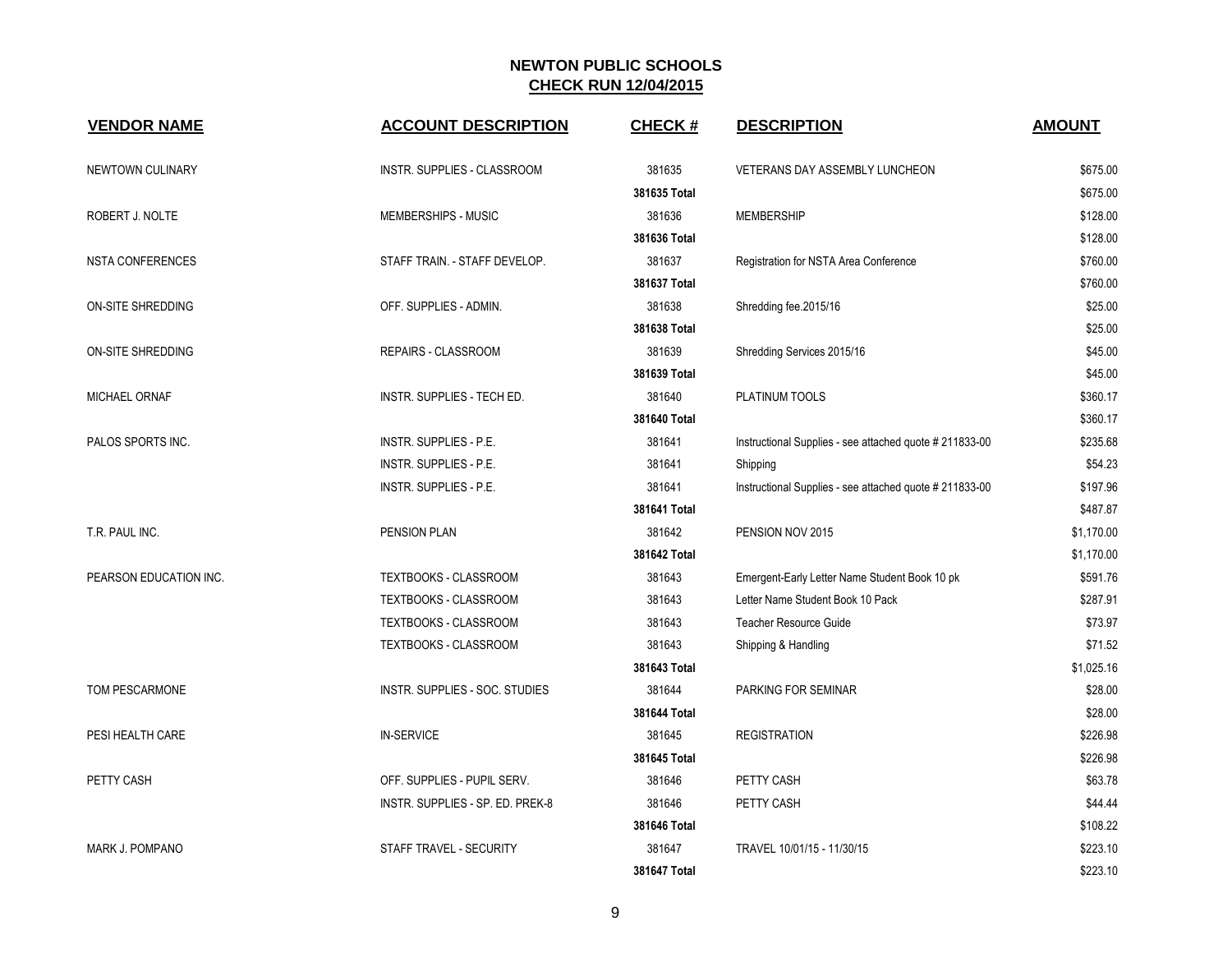| <b>VENDOR NAME</b>                 | <b>ACCOUNT DESCRIPTION</b>       | <b>CHECK#</b> | <b>DESCRIPTION</b>                                      | <b>AMOUNT</b> |
|------------------------------------|----------------------------------|---------------|---------------------------------------------------------|---------------|
| POSTMASTER - NEWTOWN               | POSTAGE - ADMIN.                 | 381648        | Sheets of 20, \$0.35 Postcard Stamps, Coastal Birds     | \$70.00       |
|                                    |                                  | 381648 Total  |                                                         | \$70.00       |
| RED THREAD SPACES LLC              | B. & G. IMPROVE - M.G.           | 381649        | LIBRARY CARPETING REPLACE - MG                          | \$14,078.00   |
|                                    |                                  | 381649 Total  |                                                         | \$14,078.00   |
| <b>JIM ROSS</b>                    | OFF. SUPPLIES - ADMIN.           | 381650        | <b>MEETING SNACKS</b>                                   | \$76.56       |
|                                    |                                  | 381650 Total  |                                                         | \$76.56       |
| <b>DOUGLAS RUSSELL</b>             | STAFF TRAVEL - CLASSROOM         | 381651        | <b>HOTEL</b>                                            | \$155.98      |
|                                    |                                  | 381651 Total  |                                                         | \$155.98      |
| SACRED HEART UNIVERSITY            | UNIVERSITY INTERNS               | 381652        | INTERNSHIP PROGRAM SEPT 2015                            | \$14,217.45   |
|                                    |                                  | 381652 Total  |                                                         | \$14,217.45   |
| SCHOLASTIC INC.                    | TEXTBOOKS - CLASSROOM            | 381653        | Story works, Order #038-4758                            | \$538.23      |
|                                    | TEXTBOOKS - CLASSROOM            | 381653        | Shipping and Handling charges                           | \$53.82       |
|                                    |                                  | 381653 Total  |                                                         | \$592.05      |
| SCHOLASTIC READING CLUB            | <b>TEXTBOOKS - READING</b>       | 381654        | For purchase of books to build classroom library.       | \$84.00       |
|                                    |                                  | 381654 Total  |                                                         | \$84.00       |
| <b>SCHOOL SPECIALTY</b>            | INSTR. SUPPLIES - CLASSROOM      | 381655        | Assorted items for classroom use, including chart paper | \$63.40       |
|                                    |                                  | 381655 Total  |                                                         | \$63.40       |
| SHIPMAN & GOODWIN                  | PROF. SERV. - SUPER.             | 381656        | PROF SERV OCT 2015                                      | \$10,692.00   |
|                                    |                                  | 381656 Total  |                                                         | \$10.692.00   |
| CAROL CARDILLO SKOLAS              | <b>INSTR. SUPPLIES - ART</b>     | 381657        | <b>ART SUPPLIES</b>                                     | \$62.17       |
|                                    |                                  | 381657 Total  |                                                         | \$62.17       |
| THE SOUTHFIELD CENTER FOR PSY SERV | CONTRACTED SERV. - SP/HEAR.      | 381658        | CONTRACTED SERV. - SP/HEAR.                             | \$1,100.00    |
|                                    |                                  | 381658 Total  |                                                         | \$1,100.00    |
| STADIUM SYSTEM, INC.               | <b>REPAIRS - SPORTS</b>          | 381659        | FIELD HOCKEY RECONDITIONING                             | \$178.75      |
|                                    | <b>REPAIRS - SPORTS</b>          | 381659        | PRACTICE JERSEYS AND HELMETS                            | \$663.00      |
|                                    | INSTR. SUPPLIES - SPORTS         | 381659        | <b>DECALS</b>                                           | \$350.45      |
|                                    |                                  | 381659 Total  |                                                         | \$1,192.20    |
| <b>STAPLES CREDIT PLAN</b>         | INSTR. SUPPLIES - CLASSROOM      | 381660        | Turcotte chairs, High Back Executive chair.             | \$139.98      |
|                                    | <b>INSTR. SUPPLIES - MATH</b>    | 381660        | SEE CART ATTACHED                                       | \$1,095.71    |
|                                    | INSTR. SUPPLIES - WORLD LANG.    | 381660        | 1-12 PACK CARTON MEDLINE RUBBING ALCOHOL                | \$29.99       |
|                                    | <b>INSTR. SUPPLIES - SCIENCE</b> | 381660        | 2 -3 PK- LYSOL DIS WIPES, 80/CANISTER-SCIENCE           | \$45.78       |
|                                    |                                  | 381660 Total  |                                                         | \$1,311.46    |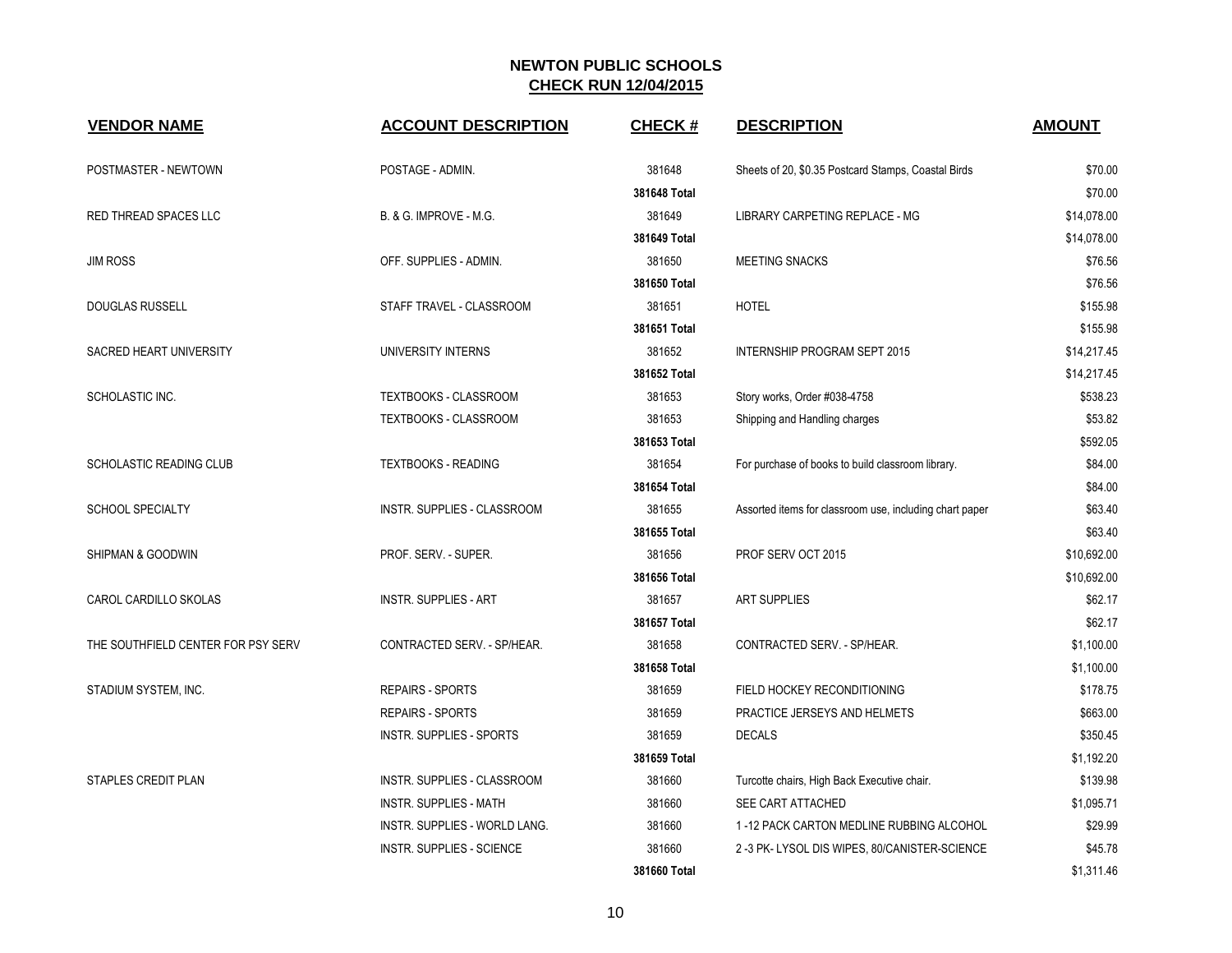| <b>VENDOR NAME</b>                     | <b>ACCOUNT DESCRIPTION</b>       | <b>CHECK#</b> | <b>DESCRIPTION</b>                                       | <b>AMOUNT</b> |
|----------------------------------------|----------------------------------|---------------|----------------------------------------------------------|---------------|
| STEWART & STEVENSON POWER PRODUCTS LLC | <b>B&amp;G CONTRACTED SERV.</b>  | 381661        | PREVENTIVE MAINT ON GENERATOR - RIS                      | \$475.00      |
|                                        |                                  | 381661 Total  |                                                          | \$475.00      |
| <b>TEACHER'S DISCOVERY</b>             | INSTR. SUPPLIES - WORLD LANG.    | 381662        | Various supplies for world language classes per attached | \$155.64      |
|                                        | INSTR. SUPPLIES - WORLD LANG.    | 381662        | Shipping charge                                          | \$18.68       |
|                                        |                                  | 381662 Total  |                                                          | \$174.32      |
| <b>TESTA REFRIGERATION, LLC</b>        | <b>REPAIRS - CAFETERIA</b>       | 381663        | <b>REPAIRS CONDENSERS CLEANING</b>                       | \$130.00      |
|                                        | <b>REPAIRS - CAFETERIA</b>       | 381663        | <b>REPAIRS GLASS DISPLAY COOLER</b>                      | \$283.50      |
|                                        | <b>REPAIRS - CAFETERIA</b>       | 381663        | REPAIRS GLASS DISPLAY CASE                               | \$565.00      |
|                                        |                                  | 381663 Total  |                                                          | \$978.50      |
| THERAPRO, INC.                         | INSTR. SUPPLIES - SP. ED. PREK-8 | 381664        | TAS32901-12 PENCIL GRIPS                                 | \$37.90       |
|                                        | INSTR. SUPPLIES - SP. ED. PREK-8 | 381664        | <b>SHIPPING</b>                                          | \$7.50        |
|                                        |                                  | 381664 Total  |                                                          | \$45.40       |
| TOM'S SERVICE LLC                      | <b>REPAIRS - CAFETERIA</b>       | 381665        | REPAIRS CLEVELAND COMBI OVEN                             | \$429.50      |
|                                        | <b>REPAIRS - CAFETERIA</b>       | 381665        | REPAIR BLODGETT C-OVEN                                   | \$247.64      |
|                                        |                                  | 381665 Total  |                                                          | \$677.14      |
| TREASURER - STATE OF CONNECTICUT       | CONTRACTED SERV. - SUPER.        | 381666        | <b>FINGERPRINTS</b>                                      | \$73.75       |
|                                        |                                  | 381666 Total  |                                                          | \$73.75       |
| TREASURER - STATE OF CONNECTICUT       | CONTRACTED SERV. - SUPER.        | 381667        | <b>FINGERPRINTS</b>                                      | \$27.00       |
|                                        |                                  | 381667 Total  |                                                          | \$27.00       |
| TRI-LIFT INC.                          | <b>REPAIRS - MAINT.</b>          | 381668        | REPAIR TILT CYLINDER / FORK                              | \$583.59      |
|                                        |                                  | 381668 Total  |                                                          | \$583.59      |
| TRI-LIFT INC.                          | <b>REPAIRS - MAINT.</b>          | 381669        | Preventive MAINT on Warehouse Forklift                   | \$124.48      |
|                                        |                                  | 381669 Total  |                                                          | \$124.48      |
| TRIUMPH LEARNING LLC                   | <b>INSTR. SUPPLIES - MATH</b>    | 381670        | SBAC Classroom book set, Math                            | \$1,400.00    |
|                                        | <b>INSTR. SUPPLIES - MATH</b>    | 381670        | SBAC Classroom book set, Math                            | \$1,400.00    |
|                                        | <b>INSTR. SUPPLIES - MATH</b>    | 381670        | Shipping charge                                          | \$336.00      |
|                                        |                                  | 381670 Total  |                                                          | \$3,136.00    |
| <b>VERIZON WIRELESS</b>                | <b>TELEPHONE &amp; CABLE</b>     | 381671        | TELEPHONE SERV 2015/16                                   | \$2,447.62    |
|                                        |                                  | 381671 Total  |                                                          | \$2,447.62    |
| <b>PATRICIA VITARELLI</b>              | STAFF TRAIN. - CLASSROOM         | 381672        | CONN READ CONF                                           | \$135.00      |
|                                        |                                  | 381672 Total  |                                                          | \$135.00      |